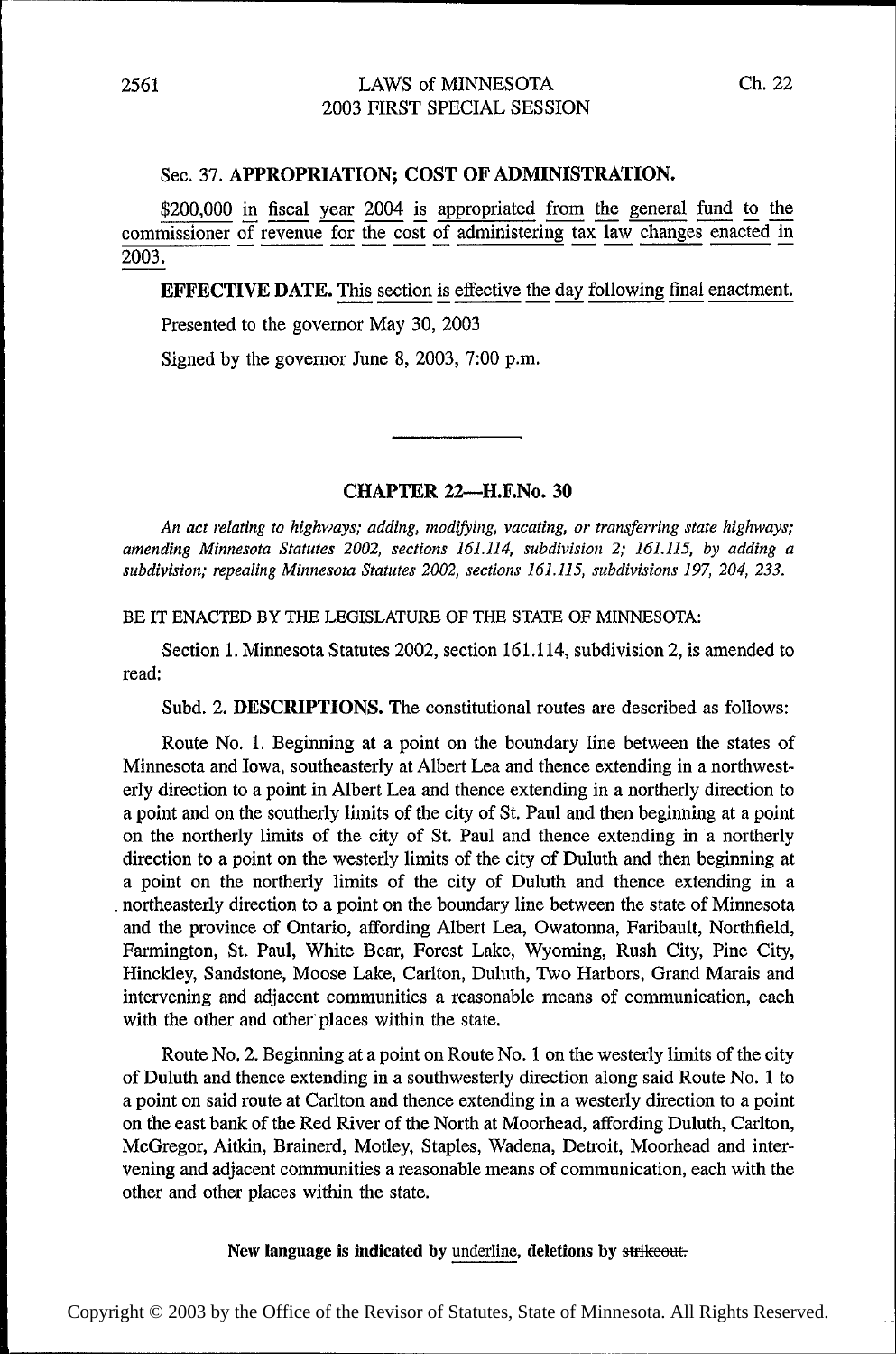## LAWS of MINNESOTA 2003 FIRST SPECIAL SESSION

Route No. 3. Beginning at a point on the boundary line between the states of Minnesota and Wisconsin, westerly of La Crosse, Wisconsin, and thence extending in a northwesterly direction to a point on the easterly limits of the city of St. Paul and then beginning at a point on the westerly limits of the city of Minneapolis and thence extending in a northwesterly direction to a point on the east bank of the Red River of the North at Breckenridge, affording La Crescent, Winona, Kellogg, Wabasha, Lake -City, Red Wing, Hastings, St. Paul, Minneapolis, Osseo, Charnplin, Anoka, Elk River, Big Lake, St. Cloud, Albany, Sauk Centre, Alexandria, Elbow Lake, Fergus Falls, Breckenridge and intervening and adjacent communities a reasonable means of communication, each with the other and other places within the state.

Route No. 4. Beginning at a point on the boundary line between the states of Minnesota and Iowa, southwesterly of Jackson and thence extending in a northerly direction to a point on Route No. 3, southeasterly of Sauk Centre and thence extending in a northwesterly direction along said Route No. 3 to a point on said route at Sauk Centre and thence extending in a northerly direction to a point at International Falls, affording Jackson, Windom, Sanborn, Redwood Falls, Morton, Olivia, Willmar, Paynesville, Sauk Centre, Long Prairie, Wadena, Park Rapids, Itasca State Park, Bemidji, International Falls and intervening and adjacent communities a reasonable means of communication, each with the other and other places within the state.

Route No. 5. Beginning at a point on the boundary line between the states of Minnesota and Iowa, southerly of Blue Earth and thence extending in a northeasterly direction to a point on the southerly limits of the city of Minneapolis and then beginning at a point on the northerly limits of the city of Minneapolis and thence extending in a northerly direction to a point in Swan River on Route No. 8, hereinafter described, affording Blue Earth, Winnebago, Mankato, St. Peter, Le Sueur, Jordan, Shakopee, Minneapolis, Cambridge, Mora, McGregor, Swan River and intervening and adjacent communities a reasonable means of communication, each with the other and other places within the state.

Route No. 6. Beginning at a point on the boundary line between the states of Minnesota and Iowa, southerly of Ash Creek, and thence extending in a northerly direction to a point on the boundary line between the state of Minnesota and the province of Manitoba, near St. Vincent, affording Luverne, Pipestone, Lake Benton, Ivanhoe, Canby, Madison, Bellingham, Odessa, Ortonville, Graceville, Dumont, Wheaton, Breckenridge, Moorhead, Kragnes, Georgetown, Perley, Hendrum, Ada, Crookston, Warren, Donaldson, Hallock and intervening and adjacent communities a reasonable means of communication, each with the other and other places within the state.

Route No. 7. Beginning at a point on Route No. 3 at Winona and thence extending in a westerly direction to a point on the boundary line between the states of Minnesota and South Dakota, westerly of Lake Benton, affording Winona, St. Charles, Rochester, Kasson, Dodge Center, Claremont, Owatonna, Waseca, Mankato, St. Peter, New Ulm, Springfield, Tracy, Lake Benton and intervening and adjacent communities a reasonable means of communication, each with the other and other places within the state.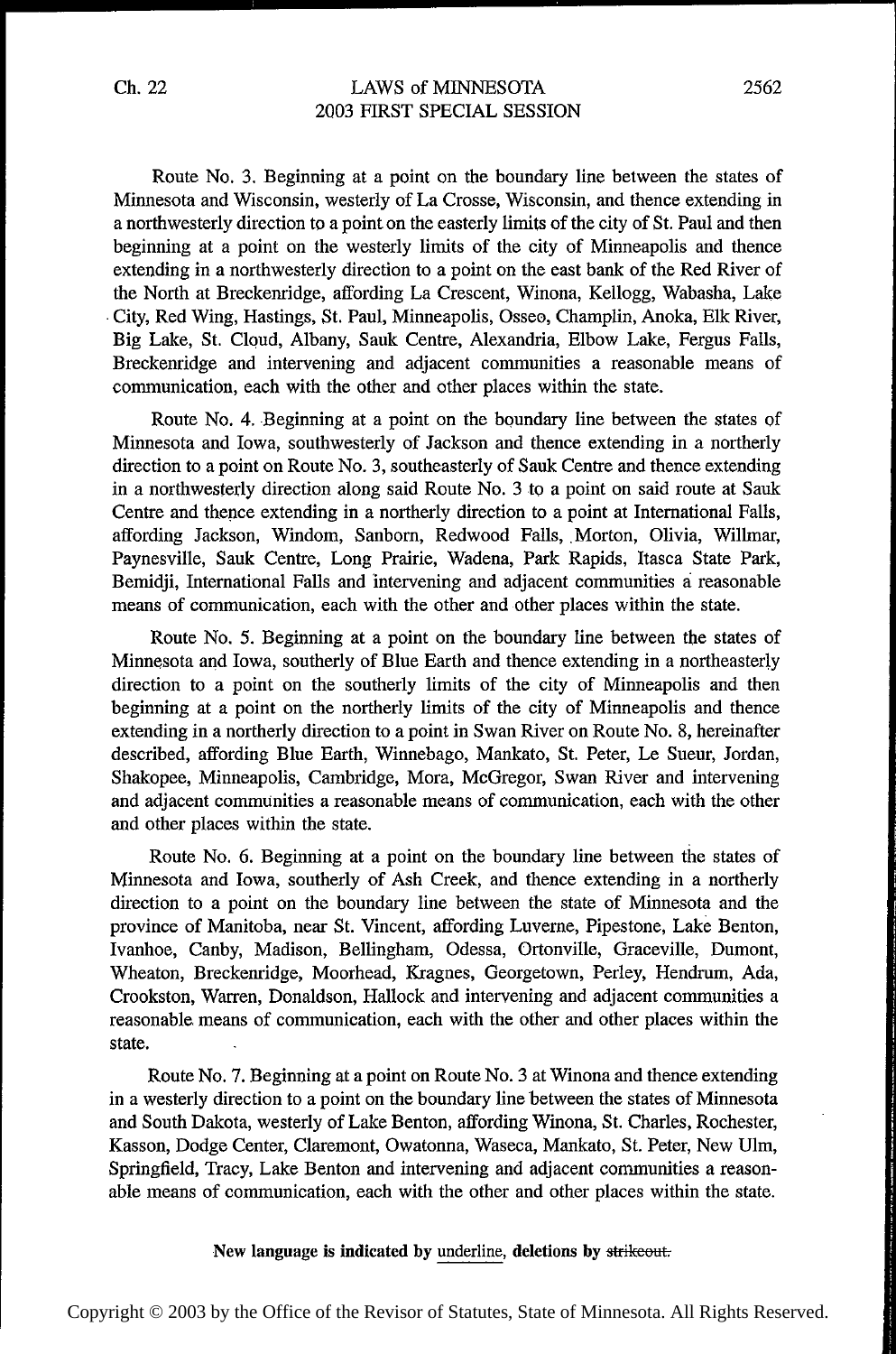Route No. 8. Beginning at a point on the westerly limits of the city of Duluth and thence extending in a northwesterly direction to a point on Route No. 6 near Crookston and thence extending in a westerly and northerly direction along said Route No. 6 to a point on said route northerly of Crookston and thence extending in a northwesterly direction to a point on the east bank of the Red River of the North at East Grand Forks, affording Duluth, Floodwood, Swan River, Grand Rapids, Cass Lake, Bemidji, Bagley, Erskine, Crookston, 'East Grand Forks and intervening and adjacent communities a reasonable means of communication, each with the other and other places within the state.

Route No. 9. Beginning at a point on Route No. 3 at La Crescent and thence extending in a westerly direction to a point on the boundary line between the states of Minnesota and South Dakota southwesterly of Beaver Creek, affording La Crescent, Hokah, Houston, Rushford, Lanesboro, Preston, Fountain, Spring Valley, Austin, Albert Lea, Blue Earth, Fairmont, Jackson, Worthington, Luverne and intervening and adjacent communities a reasonable means of communication, each with the other and other places within the state.

Route No. 10. Beginning at a point on the westerly limits of the city of Minneapolis and thence extending in a northwesterly direction to a point on Route No. 6 at or near Wheaton, affording Minneapolis, Montrose, Cokato, Litchfield, Willmar, Benson, Morris, Herman, Wheaton and intervening and adjacent communities a reasonable means of communication, each with the other and other places within the state.

Route No. 11. Beginning at a point on Route No. 8 at the westerly limits of the city of Duluth and thence extending in a northwesterly and northerly direction to a point on Route No. 4 at International Falls and thence extending in a southwesterly direction along said Route No. 4 to a point on said route southwesterly of International Falls and thence extending in a westerly direction to a point on Route No. 6 at Donaldson, affording Duluth, Eveleth, Virginia, Cook, Orr, Cussons, International Falls, Baudette, Warroad, Roseau, Greenbush, Donaldson and intervening and adjacent communities a reasonable means of communication, each with the other and other places within the state.

Route No. 12. Beginning at a point on the west bank of the St. Croix River near Hudson, Wisconsin and thence extending in a westerly direction to a point on the easterly limits of the city of St. Paul and then beginning at a point on the westerly limits of the city of Minneapolis and thence extending in a westerly direction to a point on Route No. 6 at Madison, affording St. Paul, Minneapolis, Hopkins, Norwood, Glencoe, Olivia, Granite Falls, Montevideo, Dawson, Madison and intervening and adjacent communities a reasonable means of communication, each with the other and other places within the state.

Route No. 13. Beginning at a point on Route No. 9 at Albert Lea and thence extending in a northerly direction to a point on Route No. 5 at Jordan affording Albert Lea, Waseca, Waterville, Montgomery, New Prague, Jordan and intervening and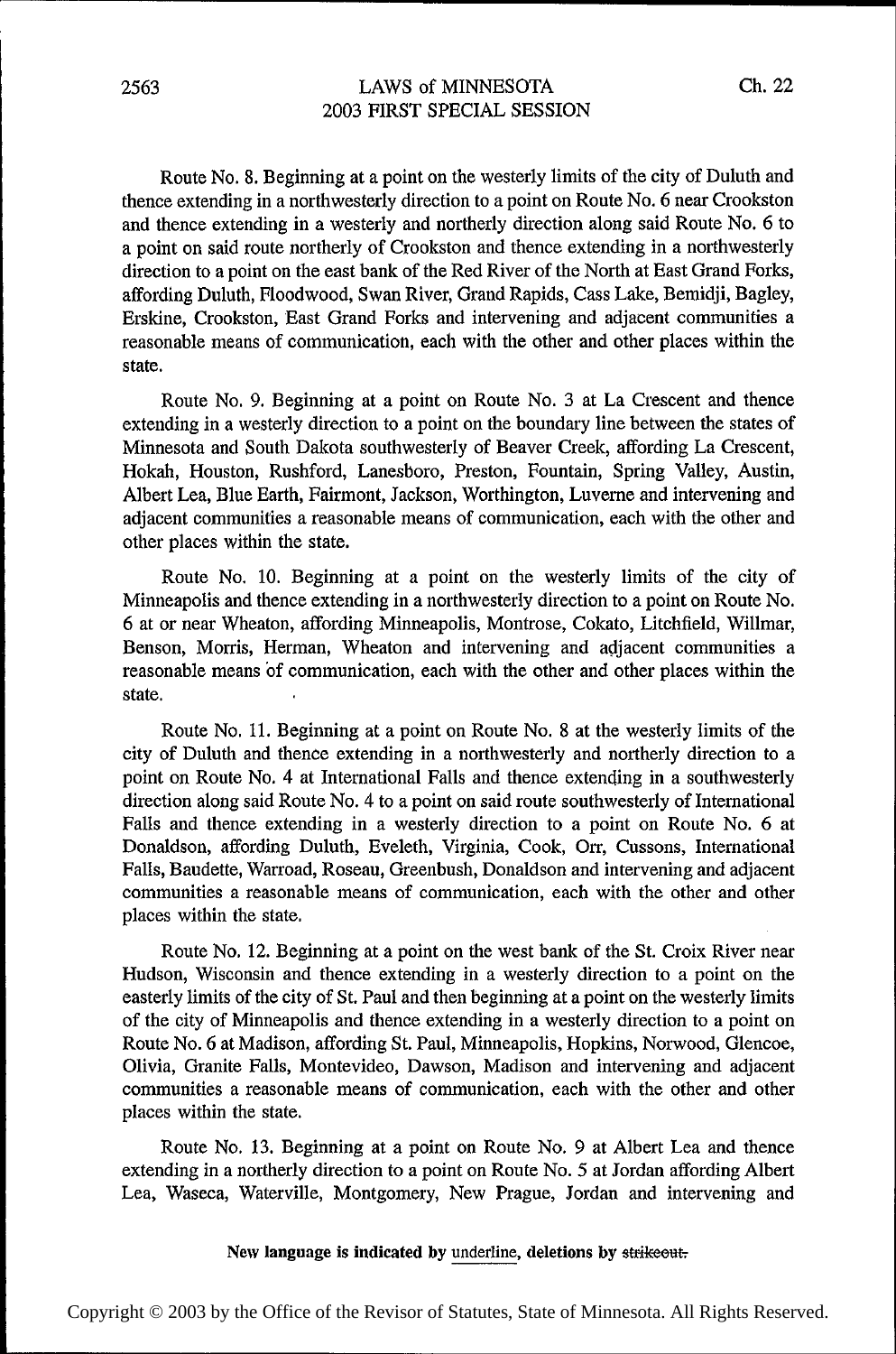## LAWS of MINNESOTA 2003 FIRST SPECIAL SESSION

adjacent communities a reasonable means of communication, each with the other and other places within the state.

Route No. 14. Beginning at a point on Route No. 6 at Ivanhoe and thence extending in an easterly direction to a point on Route No. 4 at Redwood Falls and thence extending in an easterly direction along said Route No. 4 to a point on said route at Morton and thence extending in an easterly direction to a point on Route No. 22, hereinafter described, at Gaylord affording Ivanhoe, Marshall, Redwood Falls, Morton, Winthrop, Gaylord and intervening and adjacent communities a reasonable means of communication, each with the other and other places within the state.

Route No. 15. Beginning at a point on the boundary line between the states of Minnesota and Iowa southerly of Fairmont and thence extending in a northerly direction to a point on Route No. 14 at Winthrop, affording Fairmont, Madelia, New Ulm, Winthrop and intervening and adjacent communities a reasonable means of communication each with the other and other places within the state.

Route No. 16. Beginning at a point on Route No. 5 southwesterly of Mankato and thence extending westerly to a point on Route No. 15 at Madelia and thence extending in a southerly direction along said Route No. 15 to a point on said route southerly of Madelia and thence extending in a westerly direction to a point on Route No. 4 northerly of Windom and thence extending in a southerly direction along said Route No. 4 to a point on said route at Windom and thence extending in a westerly direction to a point at Fulda and thence extending in a southerly direction to a point on Route No. 9 at Worthington, aifording Mankato, Madelia, St. James, Windom, Fulda, Worthington and intervening and adjacent communities a reasonable means of communication, each with the other and other places within the state.

Route No. 17. Beginning at a point on Route No. 16 at Fulda and thence extending in a northerly direction to a point on Route No. 12 at Granite Falls, affording Fulda, Slayton, Garvin, Marshall, Granite Falls and intervening and adjacent communities a reasonable means of communication, each with the other and other places within the state.

Route No. 18. Beginning at a point on Route No. 3 at Elk River and thence extending in a northerly direction to a point on Route No. 2 easterly of Brainerd, affording Elk River, Princeton, Milaca, Onamia and intervening and adjacent communities a reasonable means of communication, each with the other and other places within the state.

Route No. 19. Beginning at a point on Route No. 2 at Brainerd and thence extending in a northwesterly direction to a point on Route No. 8 at Cass Lake, affording Brainerd, Pine River, Walker, Cass Lake and intervening and adjacent communities a reasonable means of communication, each with the other and other places within the state.

Route No. 20. Beginning at a point on the boundary line between the states of Minnesota and Iowa near Canton and thence extending in a northwesterly direction to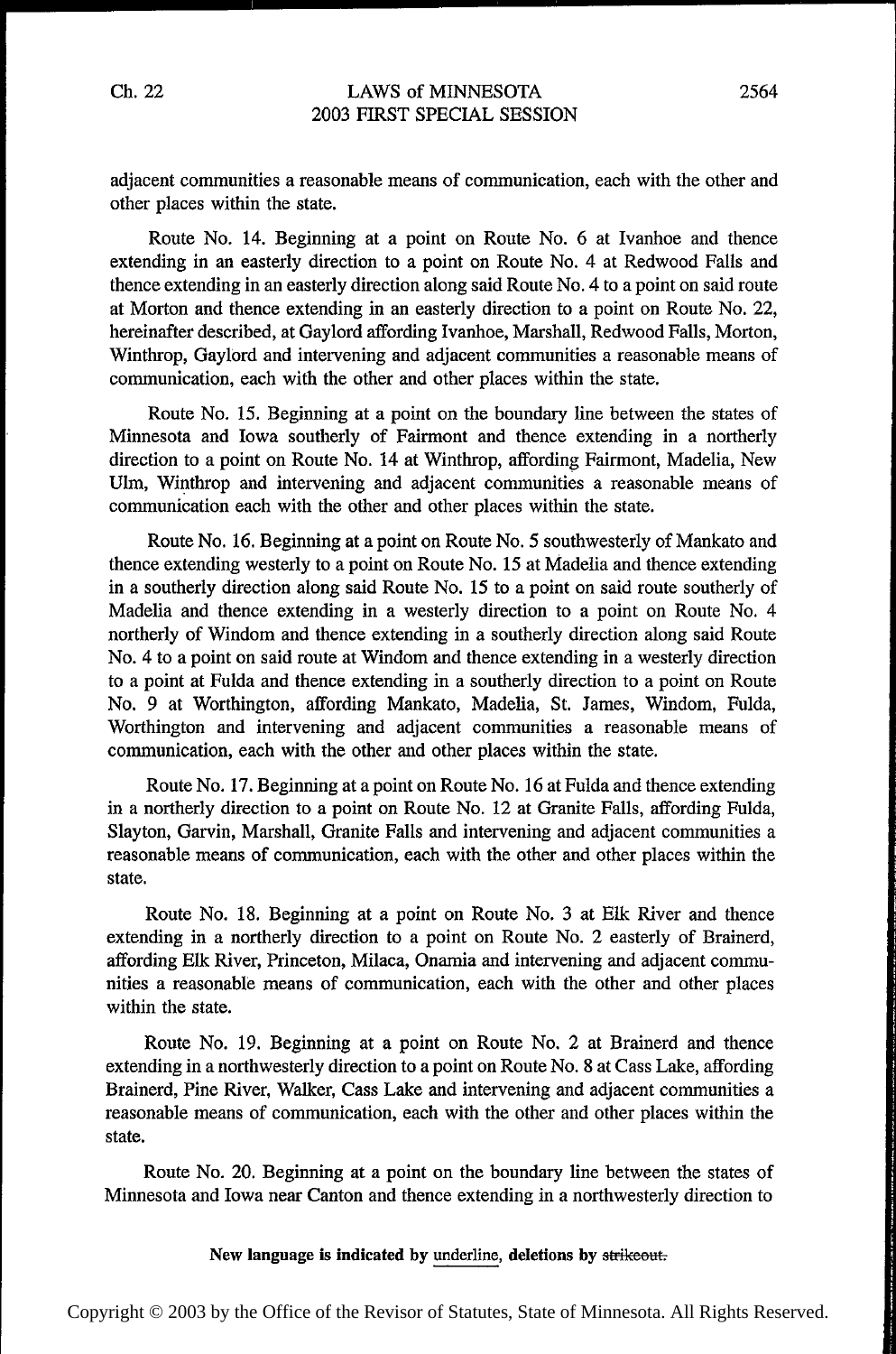a point on Route No. 9 at or near Preston and thence extending in a northwesterly direction along said Route No. 9 to a point on said route at Fountain and thence extending in a northwesterly direction to a point on Route No. 3 in the town of Douglas, Dakota county (T. 113, R. 17 W.) affording Canton, Harmony, Preston, Fountain, Chatfield, Oronoco, Pine Island, Zumbrota, Cannon Falls and intervening and adjacent communities a reasonable means of communication, each with the other and other places within the state.

Route No. 21. Beginning at a point on Route No. 20 at Zumbrota and thence extending in a westerly direction to a point on Route No. 5 at St. Peter, affording Zumbrota, Kenyon, Faribault, Le Sueur Center, Cleveland, St. Peter and intervening and adjacent communities a reasonable means of communication, each with the other and other places within the state.

Route No. 22. Beginning at a point on Route No. 5 at St. Peter and thence extending in a northwesterly direction to a point on Route No. 4 at Paynesville, affording St. Peter, Gaylord, Glencoe, Hutchinson, Litchfield, Paynesville and intervening and adjacent communities a reasonable means of communication, each with the other and other places within the state.

Route No. 23. Beginning at a point on Route No. 4 at Paynesville and thence extending in a northeasterly direction through the village of Richmond, Coldspring, Rockville and Waite Park to a point on Route No. 3 westerly of St. Cloud, and thence extending in a northeasterly direction to a point on Route No. 5 southerly of Mora, and thence extending in a northerly direction along said Route No. 5 to a point on said route at Mora, and thence extending in an easterly direction to a point on Route No. <sup>1</sup> southerly of Hinckley, afiording Paynesville, St. Cloud, Foley, Milaca, Ogilvie, Mora and intervening and adjacent communities a reasonable means of communication, each with the other and other places within the state.

Route No. 24. Beginning at a point on Route No. 10 at Litchfield and thence extending in a northeasterly direction to a point on Route No. 3 at St. Cloud, affording Litchfield, St. Cloud and intervening and adjacent communities a reasonable means of communication, each with the other and other places within the state.

Route No. 25. Beginning at a point on Route No. 5 at or near Belle Plaine and thence extending in a northerly direction to a point on Route No. 3 at Big Lake, affording Belle Plaine, Norwood, Watertown, Montrose, Buffalo, Monticello, Big Lake and intervening and adjacent communities a reasonable means of communication, each with the other and other places within the state.

Route No. 26. Beginning at a point on Route No. 10 at Benson and thence extending in a westerly direction to a point on Route No. 6 near Ortonville, afiording Benson, Ortonville and intervening and adjacent communities a reasonable means of communication, each with the other and other places within the state.

Route No. 27. Beginning at a point on Route No. 3 at St. Cloud and thence extending in a northerly direction to a point on Route No. 2 at Brainerd, afiording St.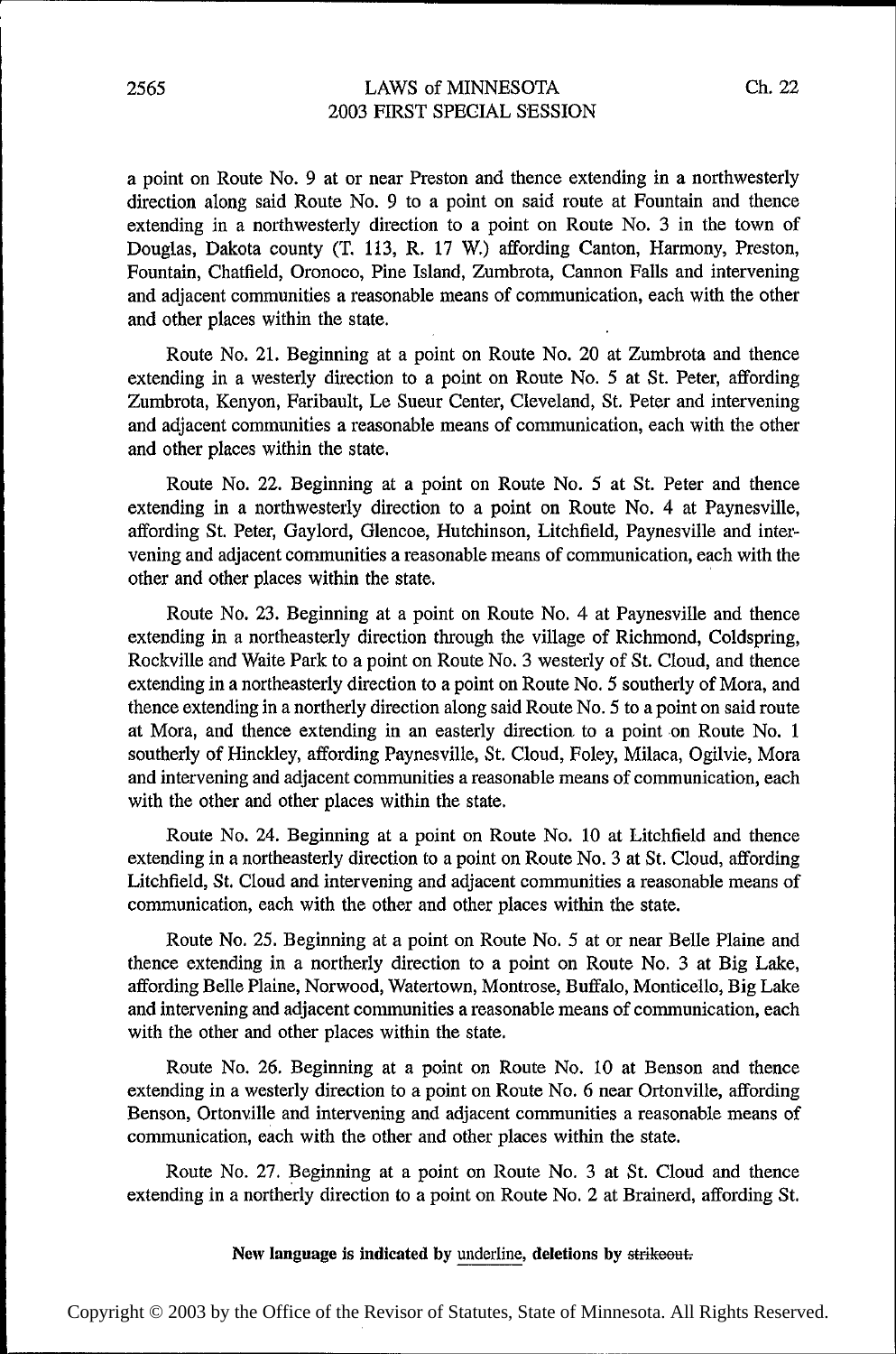## LAWS of MINNESOTA 2003 FIRST SPECIAL SESSION

Cloud, Sauk Rapids, Royalton, Little Falls, Brainerd and intervening and adjacent communities a reasonable means of communication, each with the other and other places within the state.

Route No. 28. Beginning at a point on Route No. 27 at Little Falls and thence extending in a southwesterly direction to a point on the boundary line between the states of Minnesota and South Dakota at Browns Valley, affording Little Falls, Sauk Centre, Glenwood, Starbuck, Morris, Graceville, Browns Valley and intervening and adjacent communities a reasonable means of communication, each with the other and other places within the state.

Route No. 29. Beginning at a point on Route No. 28 at Glenwood and thence extending in a northerly direction to a point on Route No. 2 westerly of Wadena affording Glenwood, Alexandria, Parkers Prairie, Deer Creek and intervening and adjacent communities a reasonable means of communication, each with the other and other places within the state.

Route No. 30. Beginning at a point on Route No. 3 at Fergus Falls, and thence extending in a northerly direction to a point on Route No. 8 at Erskine, affording Fergus Falls, Pelican Rapids, Detroit, Mahnomen, Erskine and intervening and adjacent communities a reasonable means of communication, each with the other and other places within the state.

Route No. 31. Beginning at a point on Route No. 6 at Ada, and thence extending in an easterly direction to a point on Route No. 30 near Mahnomen, affording Ada, Mahnomen and intervening and adjacent communities a reasonable means of communication, each with the other and other places within the state.

Route No. 32. Beginning at a point on Route No. 8 easterly of Crookston and thence extending in a northerly direction to a point on Route No. 11 at Greenbush, afiording Red Lake Falls, Thief River Falls, Middle River, Greenbush and intervening and adjacent communities a reasonable means of communication, each with the other and other places within the state.

Route No. 33. Beginning at a point on Route No. 32 at Thief River Falls and thence extending in a northwesterly direction to a point on Route No. 6 at Warren, affording Thief River Falls, Warren and intervening and adjacent communities a reasonable means of communication, each with the other and other places within the state.

Route No. 34. Beginning at a point on Route No. 2 at Detroit and thence extending in a northeasterly direction to a point on Route No. 8 westerly of Grand Rapids, aifording Detroit, Park Rapids, Walker, Remer, Grand Rapids and intervening and adjacent communities a reasonable means of communication, each with the other and other places within the state.

Route No. 35. Beginning at a point on Route No. 18 near Mille Lacs Lake and thence extending in a northerly direction to a point at Grand Rapids and thence extending in a northeasterly direction to a point at Ely, affording Aitkin, Grand Rapids,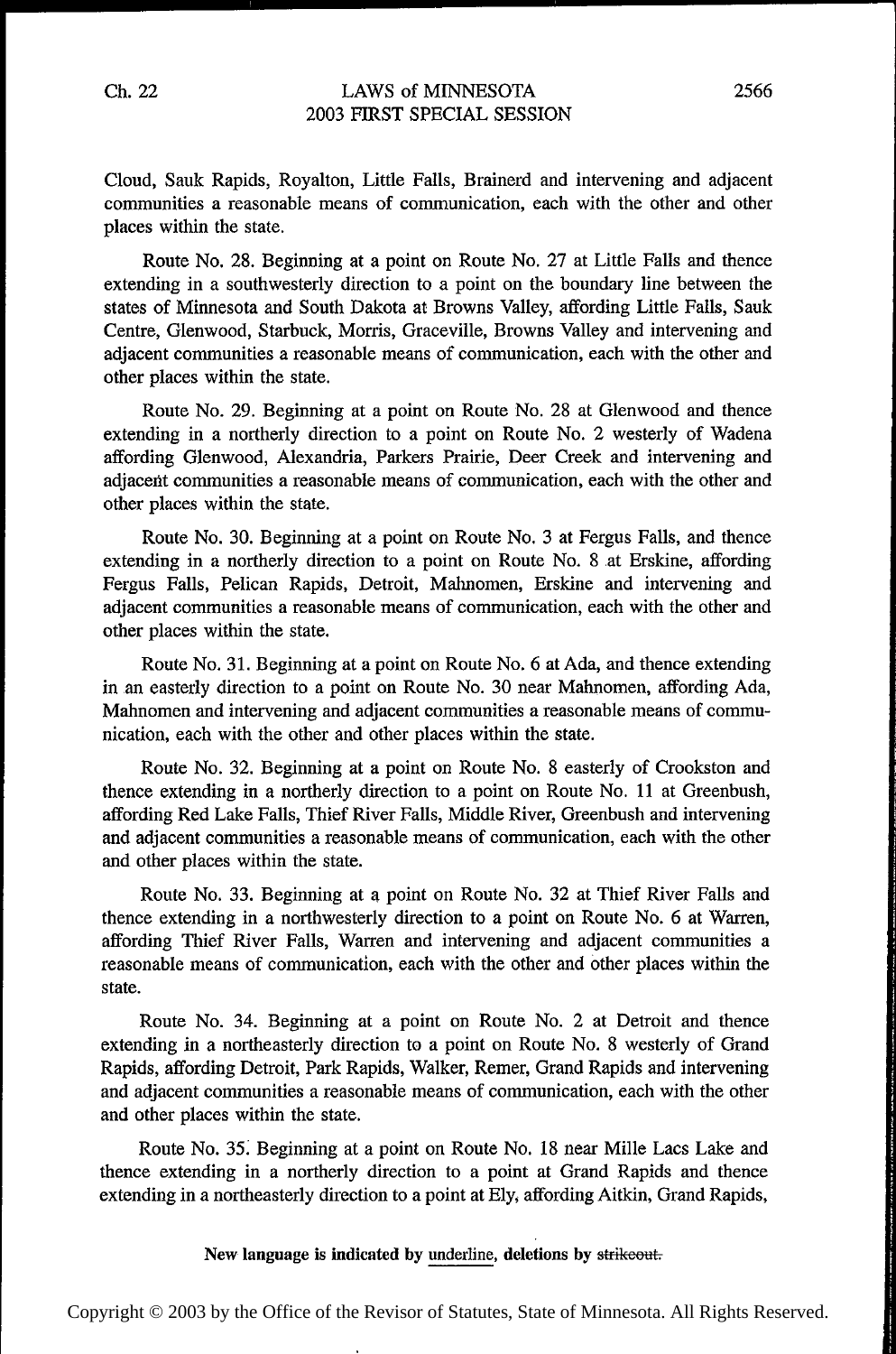Hibbing, Chisholm, Buhl, Mountain Iron, Virginia, Gilbert, McKinley, Biwabik, Aurora, Tower, and Ely and intervening and adjacent communities a reasonable means of communication, each with the other and other places within the state.

Route No. 36. Beginning at a point on Route No. 3 at Fergus Falls and thence extending in an easterly direction to a point on Route No. 29 easterly of Henning, affording Fergus Falls, Henning and intervening and adjacent communities a reasonable means of communication, each with the other and other places within the state.

Route No. 37. Beginning at a point on Route No. 27 at Little Falls and thence extending in a northwesterly direction to a point on Route No. 2 at Motley, affording Little Falls, Motley and intervening and adjacent communities a reasonable means of communication, each with the other and other places within the state.

Route No. 38. Beginning at a point on Route No. 12 at Montevideo and thence extending in a northerly direction to a point on Route No. 28 at Starbuck, affording Montevideo, Benson, Starbuck and intervening and adjacent communities a reasonable means of communication, each with the other and other places within the state.

Route No. 39. Beginning at a point on Route No. 7 at Mankato and thence extending in a southeasterly direction to a point on Route No. 9 westerly of Albert Lea, affording Mankato, Mapleton, Minnesota Lake, Wells and intervening and adjacent communities a reasonable means of communication, each with the other and other places within the state.

Route No. 40. Beginning at a point on the boundary line between the states of Minnesota and Iowa at Lyle and thence extending in a northwesterly direction to a point on Route No. 7 at Owatonna, affording Lyle, Austin, Blooming Prairie, Owatonna and intervening and adjacent communities a reasonable means of communication, each with the other and other places within the state.

Route No. 41. Beginning at a point on Route No. 40 at or near Blooming Prairie and thence extending in an easterly direction to a point on Route No. 56, hereinafter described, near Hayfield, aifording Blooming Prairie, Hayfield and intervening and adjacent communities a reasonable means of communication, each with the other and other places within the state.

Route No. 42. Beginning at a point on Route No. 7 easterly of Rochester and thence extending  $(1)$  in a northeasterly direction to a point on Route No. 3 at Kellogg, affording Rochester, Elgin, Plainview, Kellogg and intervening and adjacent communities a reasonable means of communication, each with the other and other places within the state and  $(2)$  in a southerly direction to a point on Route No. 391.

Route No. 43. Beginning at a point on Route No. 9 at Rushford and thence extending in a northeasterly direction to a point on Route No. 3 at Winona, affording Rushford, Winona and intervening and adjacent communities a reasonable means of communication, each with the other and other places within the state.

Route No. 44. Beginning at a point on Route No. 9 at Hokah and thence extending in a southwesterly direction to a point on Route No. 20 near Canton, affording Hokah,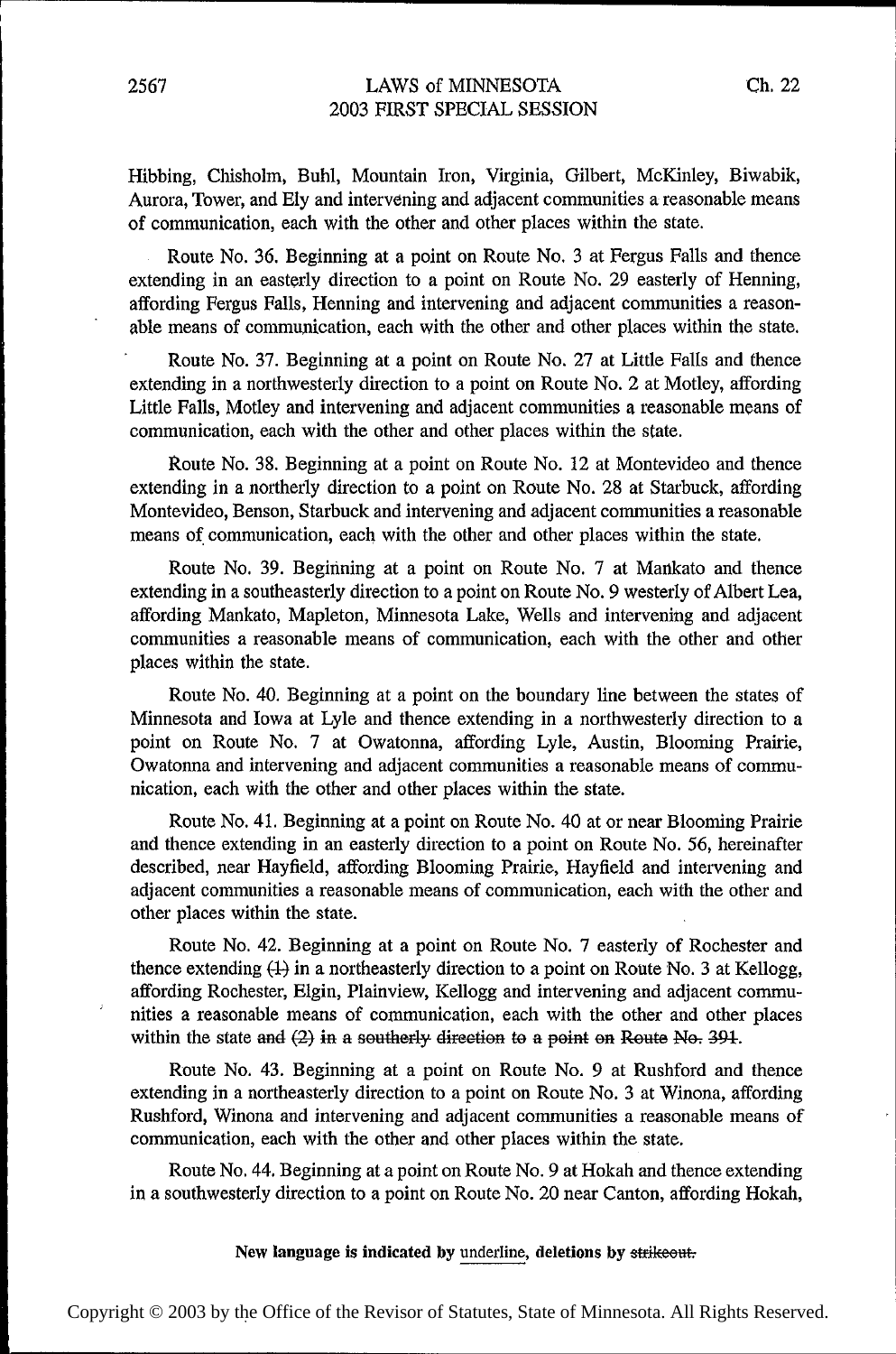Caledonia, Canton and intervening and adjacent communities a reasonable means of communication, each with the other and other places within the state.

Route No. 45. Beginning at a point on the west bank of the St. Croix River at Stillwater and thence extending in a southwesterly direction to a point on the easterly limits of the city of St. Paul, affording Stillwater, Lake Elmo, St. Paul and intervening and adjacent communities a reasonable means of communication, each with the other and other places within the state.

Route No. 46. Beginning at a point on the west bank of the St. Croix River at Taylors Falls and thence extending in a southwesterly direction to a point on Route No. <sup>1</sup>near Wyoming, affording Taylors Falls, Center City, Wyoming and intervening and adjacent communities a reasonable means of communication, each with the other and other places within the state.

Route No. 47. Beginning at a point on Route No. 17 at Slayton and thence extending in a westerly direction to a point on Route No. 6 at Pipestone, affording Slayton, Pipestone and intervening and adjacent communities a reasonable means of communication, each with the other and other places within the state.

Route N0. 48. Beginning at a point on Route No. 17 westerly of Granite Falls and thence extending in a westerly direction to a point on Route No. 6 at Canby, atfording Granite Falls, Clarkfield, Canby and intervening and adjacent communities a reasonable means of communication, each with the other and other places within the state.

Route No. 49. Beginning at a point on Route No. 12 easterly of Montevideo and thence extending in a northeasterly direction to a point on Route No. 4 southerly of Willmar, affording Montevideo, Clara City, Willmar and intervening and adjacent communities a reasonable means of communication, each with the other and other places within the state.

Route No. 50. Beginning at a point on Route No. 20 at Cannon Falls and thence extending in a northwesterly direction to a point on the southerly limits of the city of Minneapolis, affording Cannon Falls, Farmington, Minneapolis and intervening and adjacent communities a reasonable means of communication, each with the other and other places within the state.

Route No. 51. Beginning at a point on Route No. 5 at Shakopee and thence extending in a northerly direction to a point on Route No. 12 northerly of Shakopee, afiording a connection between said Route No. 5 and said Route No. 12.

Route No. 52. Beginning at a point on Route No. 5 south of the city of Minneapolis and thence extending in a northeasterly direction to a point on the westerly limits of the United States Military reservation at Fort Snelling, affording St. Paul and adjacent communities a reasonable communication with said Route No. 5.

Route No. 53. Beginning at a point on Route No. 3 at Hastings and thence extending in a northwesterly direction to a point on the southerly limits of the city of South St. Paul, alfording Hastings, South St. Paul and intervening and adjacent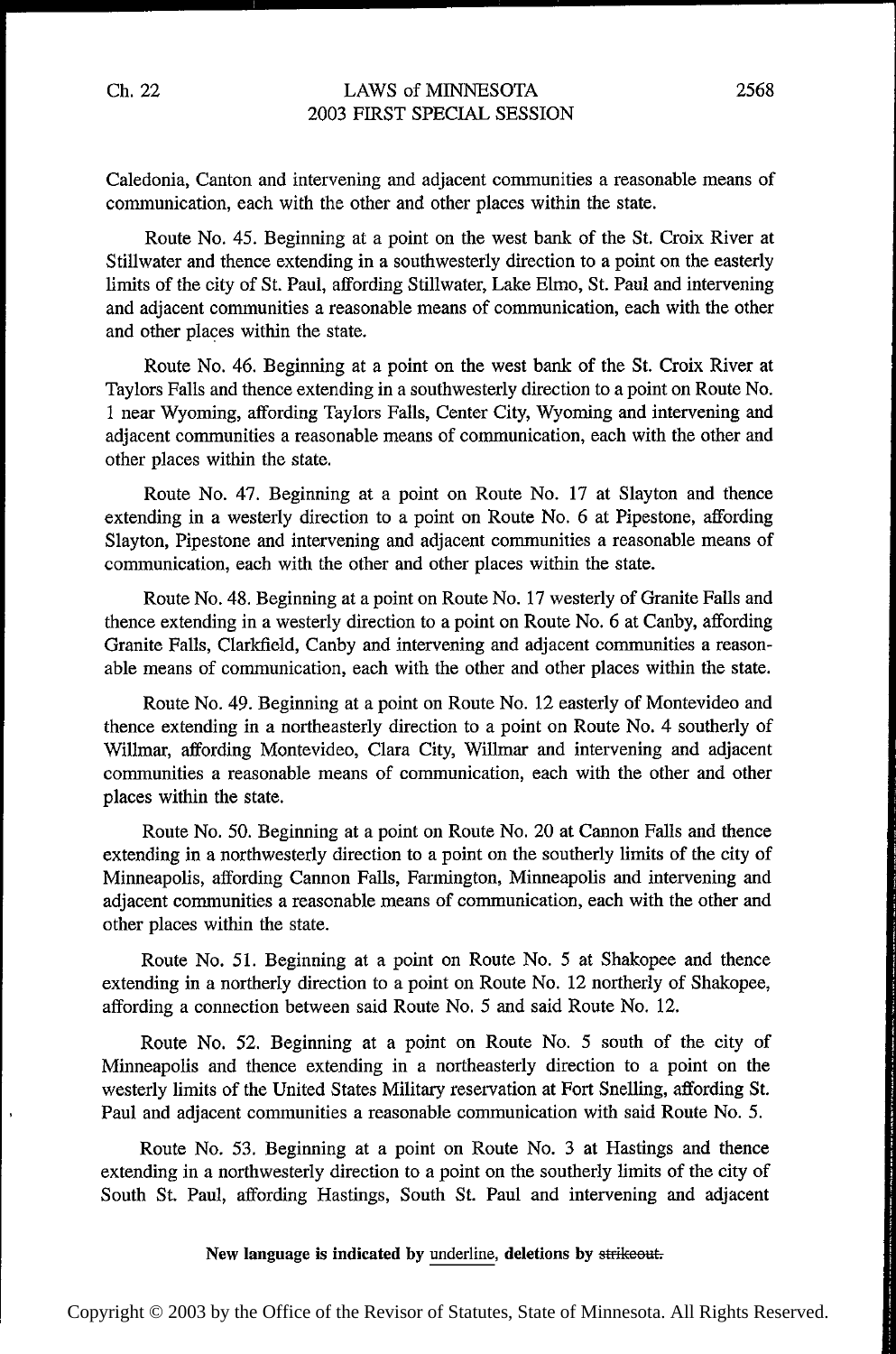communities a reasonable means of communication, each with the other and other places within the state.

Route No. 54. Beginning at a point on Route No. 3 at Elbow Lake and thence extending in a southwesterly direction to a point on Route No. 10 at Herman, affording Elbow Lake, Herman and intervening and adjacent communities a reasonable means of communication, each with the other and other places within the state.

Route No. 55. Beginning at a point on Route No. 2 northwesterly of Carlton and thence extending in a northerly direction to a point in Cloquet, affording Carlton, Cloquet and intervening and adjacent communities a reasonable means of communication, each with the other and other places within the state.

Route No. 56. Beginning at a point on Route No. 9 easterly of Austin and thence extending in a northerly direction to a point on Route No. 21 at or near Kenyon, affording Brownsdale, Hayfield, Dodge Center, West Concord, Kenyon and intervening and adjacent communities a reasonable means of communication, each with the other and other places within the state.

Route No. 57. Beginning at a point in Mantorville and extending in a southerly direction to a point on Route No. 7 southerly of Mantorville, affording Mantorville a reasonable means of communication with said Route No. 7.

Route No. 58. Beginning at a point on Route No. 20 at Zumbrota and thence extending in a northeasterly direction to a point on Route No. 3 at Red Wing, afiording Zumbrota, Red Wing and intervening and adjacent communities a reasonable means of communication, each with the other and other places within the state.

Route No. 59. Beginning at a point on the boundary line between the states of Minnesota and Iowa southerly of Spring Valley and thence extending in a northerly direction to a point on No. 3 at Lake City, affording Spring Valley, Stewartville, Rochester, Zumbrota Falls, Lake City and intervening and adjacent communities a reasonable means of communication, each with the other and other places within the state.

Route No. 60. Beginning at a point on Route No. l at Farlbault and thence extending in a southwesterly direction to a point on Route No. 7 at or near Madison Lake, affording Faribault, Morristown, Waterville, Madison Lake and intervening and adjacent communities a reasonable means of communication, each with the other and other places within the state.

Route No. 61. Beginning at a point on Route No. 8 at Deer River and thence extending in a northerly direction to a point on Route No. 4 at or near Big Falls, aifording Deer River, Big Falls and intervening and adjacent communities a reasonable means of communication, each with the other and other places within the state.

Route No. 62. Beginning at a point on Route No. 3 at Anoka and thence extending in a southeasterly direction to a point on the northerly limits of the city of St. Paul, affording Anoka, St. Paul and intervening and adjacent communities a reasonable means of communication, each with the other and other places within the state.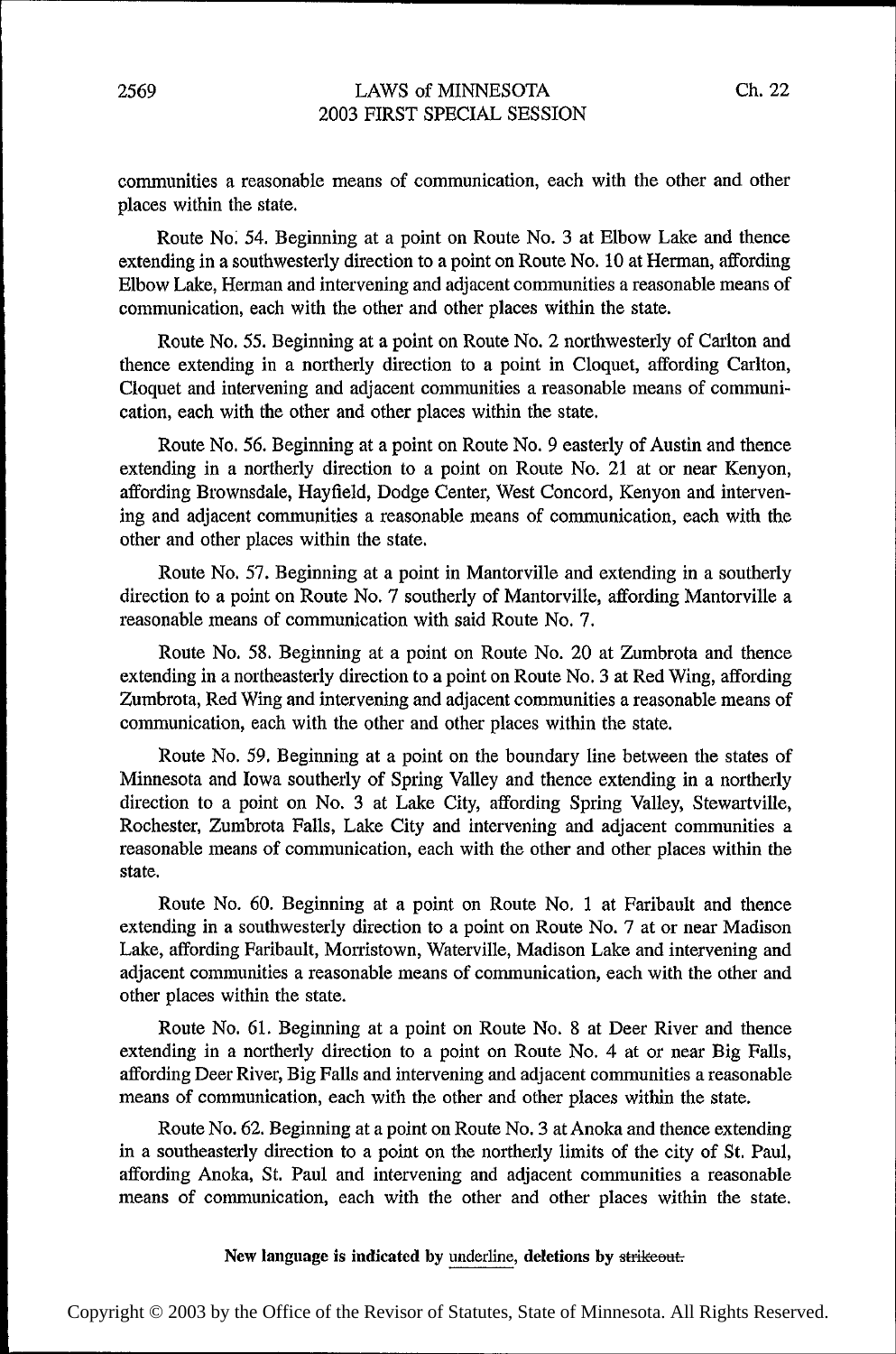Ch. 22 LAWS of MINNESOTA 2570 2003 FIRST SPECIAL SESSION

Route No. 63. Beginning at a point on Route No. 1 southerly of Forest Lake and thence extending in a southwesterly direction to a point on the northerly and easterly limits of the city of Minneapolis, affording a reasonable means of communication between Route No. 1 and Minneapolis.

Route No. 64. Beginning at a point on Route No. 30 northerly of Fergus Falls and thence extending in a northerly and westerly direction to a point on Route No. 6 southerly of Moorhead, affording Fergus Falls, Rothsay, Barnesville, Moorhead and intervening and adjacent communities a reasonable means of communication, each with the other and other places within the state.

Route No. 65. Beginning at a point on Route No. 8 at Bagley, and thence extending in a northerly and westerly direction to a point on Route No. 32 southerly of Red Lake Falls, affording Bagley, Clearbrook, Gonvick, Gully, Brooks, Terrebonne and intervening and adjacent communities a reasonable means of communication, each with the other and other places within the state.

Route No. 66. Beginning at a point on Route No. 12 at Montevideo and thence extending in a northwesterly direction to a point on Route No. 26 northerly of Appleton affording Montevideo, Appleton and intervening and adjacent communities a reasonable means of communication, each with the other and other places within the state.

Route No. 67. Beginning at a point on Route No. 14 southerly of Echo and thence extending in a northerly and westerly direction to a point on Route No. 17 at or near Granite Falls, affording Echo, Granite Falls and intervening and adjacent communities a reasonable means of communication, each with the other and other places within the state.

Route No. 68. Beginning at a point on Route No. 14 at Marshall and thence extending in a northwesterly direction to a point on Route No. 6 near Canby, affording Marshall, Minneota, Canby and intervening and adjacent communities a reasonable means of communication, each with the other and other places within the state.

Route No. 69. Beginning at a point on Route No. 25 at Bulfalo and thence extending in a northwesterly direction to a point on Route No. 22 southeasterly of Paynesville, affording Buffalo, Maple Lake, Annandale, Eden Valley, Paynesville and intervening and adjacent communities a reasonable means of communication, each with the other and other places within the state.

Route No. 70. Beginning at a point on Route No. 7 westerly of New Ulm and thence extending in a northerly direction to a point on Route No. 12 at or near the village of Hector, affording Fort Ridgely, Fairfax, Hector and intervening and adjacent communities a reasonable means of communication, each with the other and other places within the state.

See. 2. Minnesota Statutes 2002, section 161.115, is amended by adding <sup>a</sup> subdivision to read:

#### New language is indicated by underline, deletions by strikeout.

Copyright © 2003 by the Office of the Revisor of Statutes, State of Minnesota. All Rights Reserved.